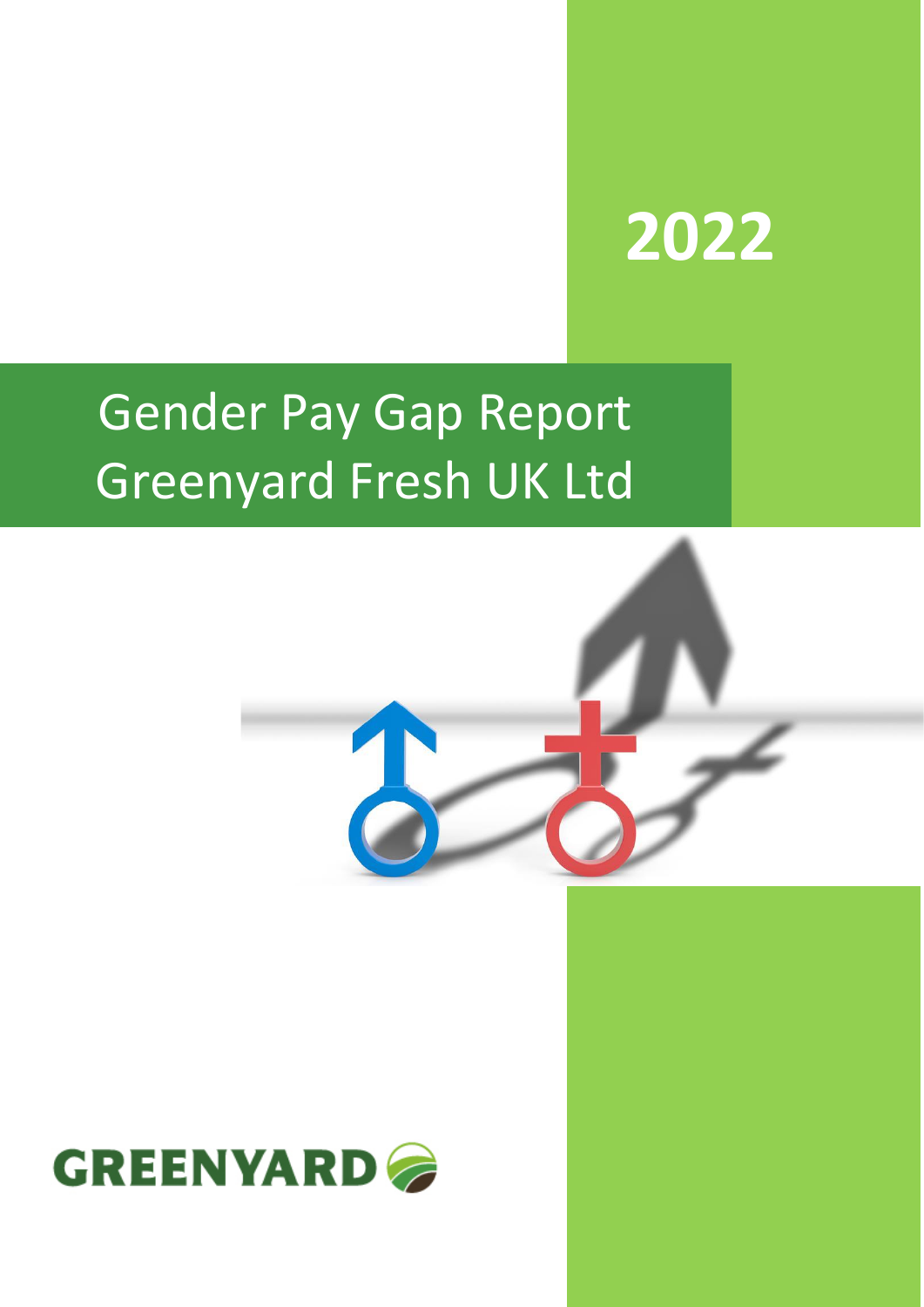#### **Greenyard Fresh UK Ltd**

Greenyard Fresh UK based in Spalding Lincolnshire is part of the Greenyard Group of companies floating on the Euronext Brussels stock market.

The UK company first formed in 1988, under the name of Malet Azoulay and was specialists in ripening stone fruit. Since these early days the company has continued to grow and expand. Today, Greenyard Fresh UK supplies UK and imported fruit, sourced from the very best growers in the UK and around the world.

Greenyard Fresh UK Ltd is committed to encouraging and achieving a working environment which is underpinned by fairness to all individuals, where diversity is recognised, encouraged, and valued.

Our workplace attracts a diverse mix of people both in terms of ethnicity and gender and generates equal opportunities for everyone regardless of gender, age, race, disability, or sexual orientation.

We create a supportive and inclusive environment where our employees can reach their full potential, without prejudice and discrimination. We are committed to a culture where respect and understanding is fostered, and the diversity of people's backgrounds and circumstances are positively valued. We do not tolerate any discriminatory behaviour or attitudes and that extends to pay, hiring, compensation, access to training, promotion, and termination of employment.

#### **Gender Pay Gap Results**

In accordance with The Equality Act 2010 (Gender Pay Gap Information) Regulations 2017, we present our Gender Pay Gap Report using the snapshot date of 5<sup>th</sup> April 2021:

**Mean and Median Gender Pay Gap**

The **Mean Gender Pay Gap** in hourly pay is **27.4%**.

The **Median Gender Pay Gap** in hourly pay is **9.1%**

#### **Mean and Median Gender Bonus Pay Gap**

Proportion of colleagues receiving a Bonus



**GREENYARD** 

for a healthier future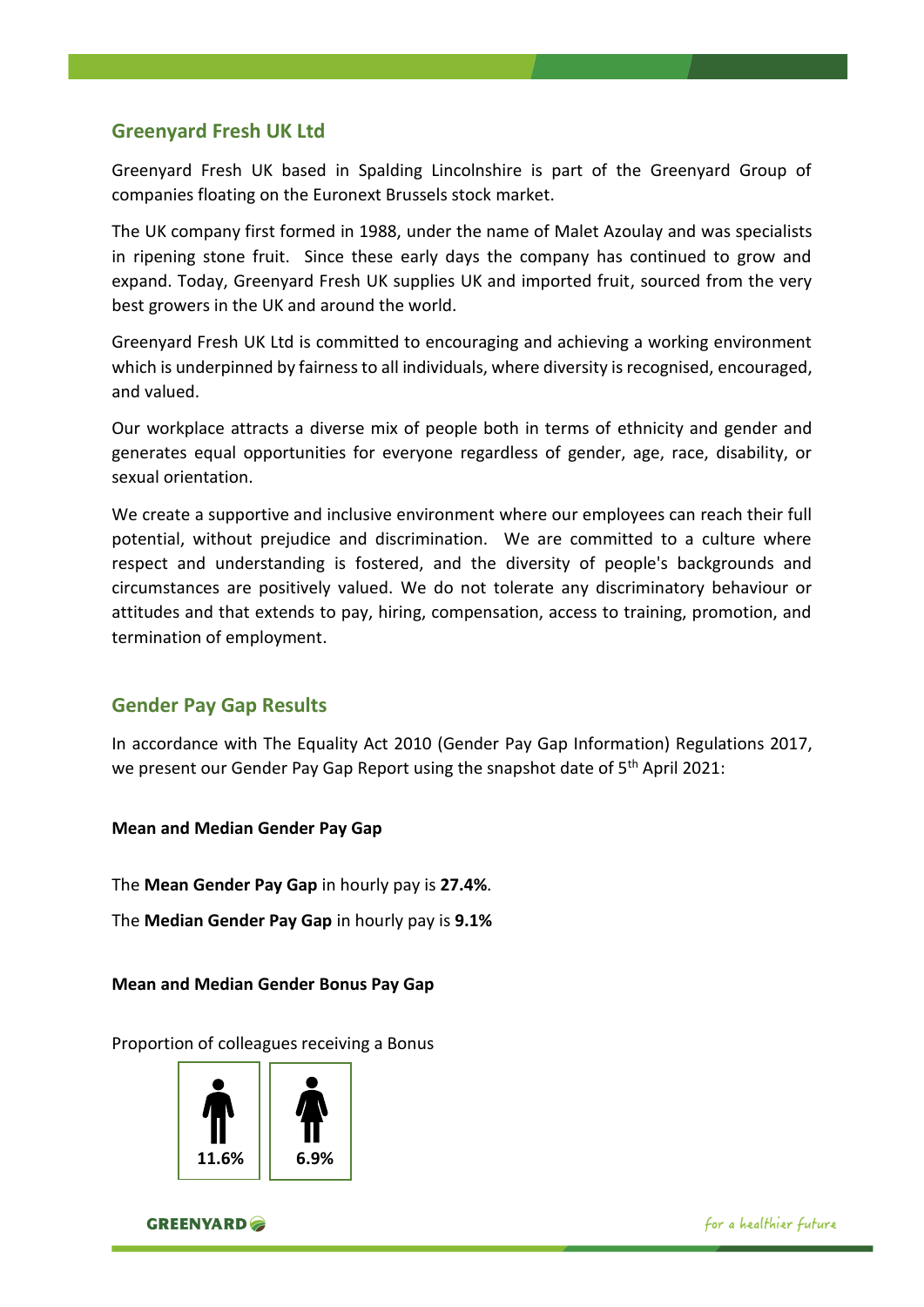| <b>Mean Gender Pay Gap Bonus</b>   | 62.9% |
|------------------------------------|-------|
| <b>Median Gender Pay Gap Bonus</b> | 0.0%  |

#### **Pay Quartiles**

Upper Pay Quartile Upper Middle Pay Quartile Lower Middle Pay Quartile Lower Pay Quartile **49% 51% 66% 34% 51% 49% 27% 73%**

#### **Gender Pay Gap Results Summary**

Our overall median gender pay gap has increased from 8.7% to 9.1% and our mean pay gap has increased compared to the 2021 report. However, this is below the UK national figure of 15.4% (ONS).

The number of bonus payments increased due to the introduction a Company Bonus Scheme which ensures equity in our reward arrangement.

To support in the growth of our colleagues we have introduced a Training Program which encourages our colleagues to learn new skills and therefore enhancing their opportunities within the business into roles previously that would not have been considered.

Succession plans are an important part of our talent management process. They provide a way to identify key roles and people with the right skills to develop into positions within the business.

The COVID-19 pandemic has also allowed us to review our working practices in a way that will help to improve our diversity profile.

The overarching reason for the gender pay gap is women are underrepresented at a senior level and there is a higher number of women in more junior level positions. We are committed in making positive changes by the introduction of training programs for junior levels and succession planning for key roles within the business opening further opportunities to all.

**GREENYARD**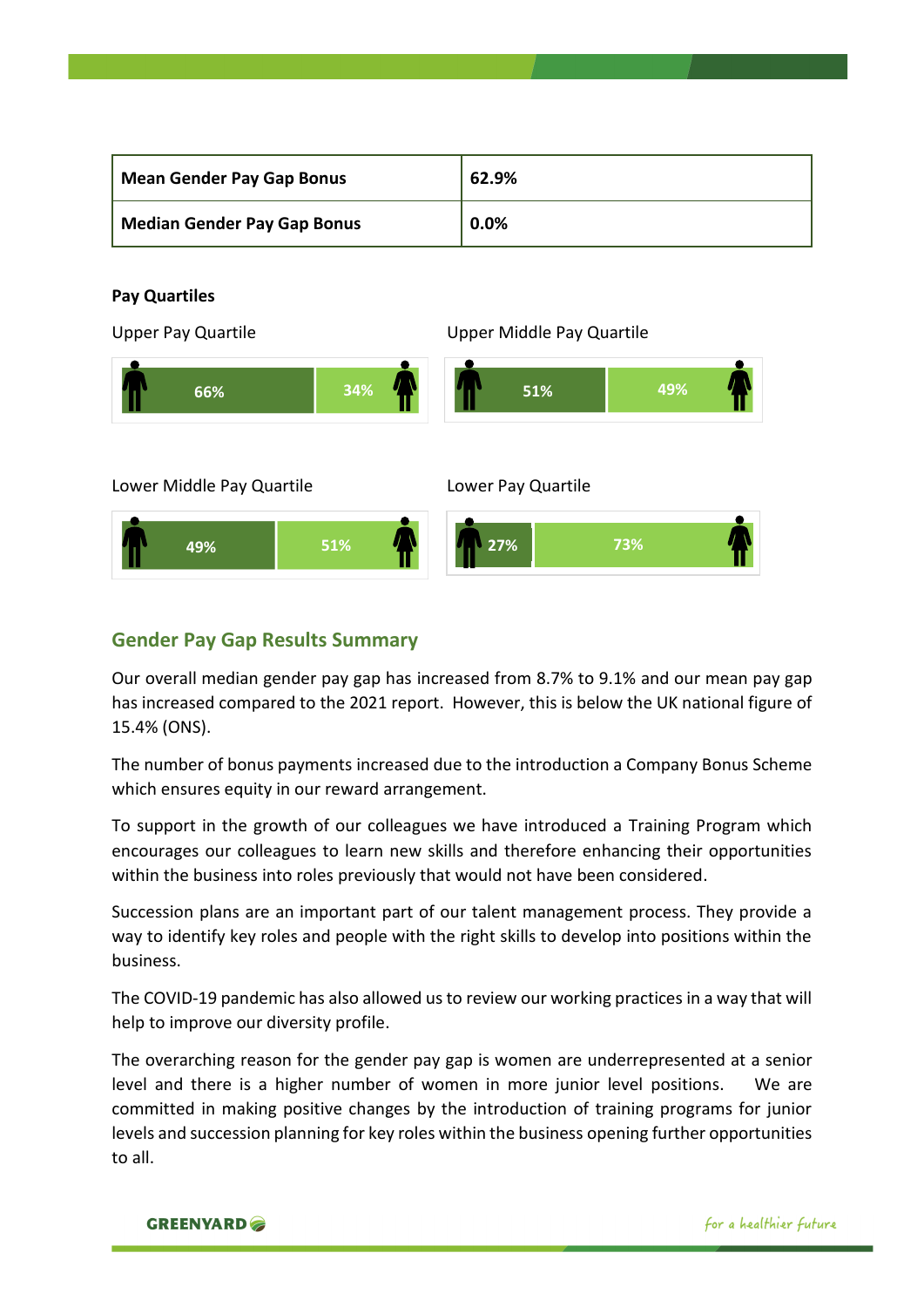### Greenyard Fresh UK Ltd Commitment

The Company is committed to:

- ensuring that all colleagues have access to learning, development and progression opportunities which enables them to fulfil their potential.
- treating all colleagues equally ensuring that men and women are given the same opportunities.
- creating an environment in which individual differences and the contributions of our colleagues are recognised and valued.
- reviewing employment practices and procedures to ensure fairness to all individuals.
- attracting, retaining, and developing a diverse workforce

With the culture and values of the business, mentoring, training and learning programmes alongside succession plans, women will have the opportunity and support to progress along with their male counterparts should they wish to do so.